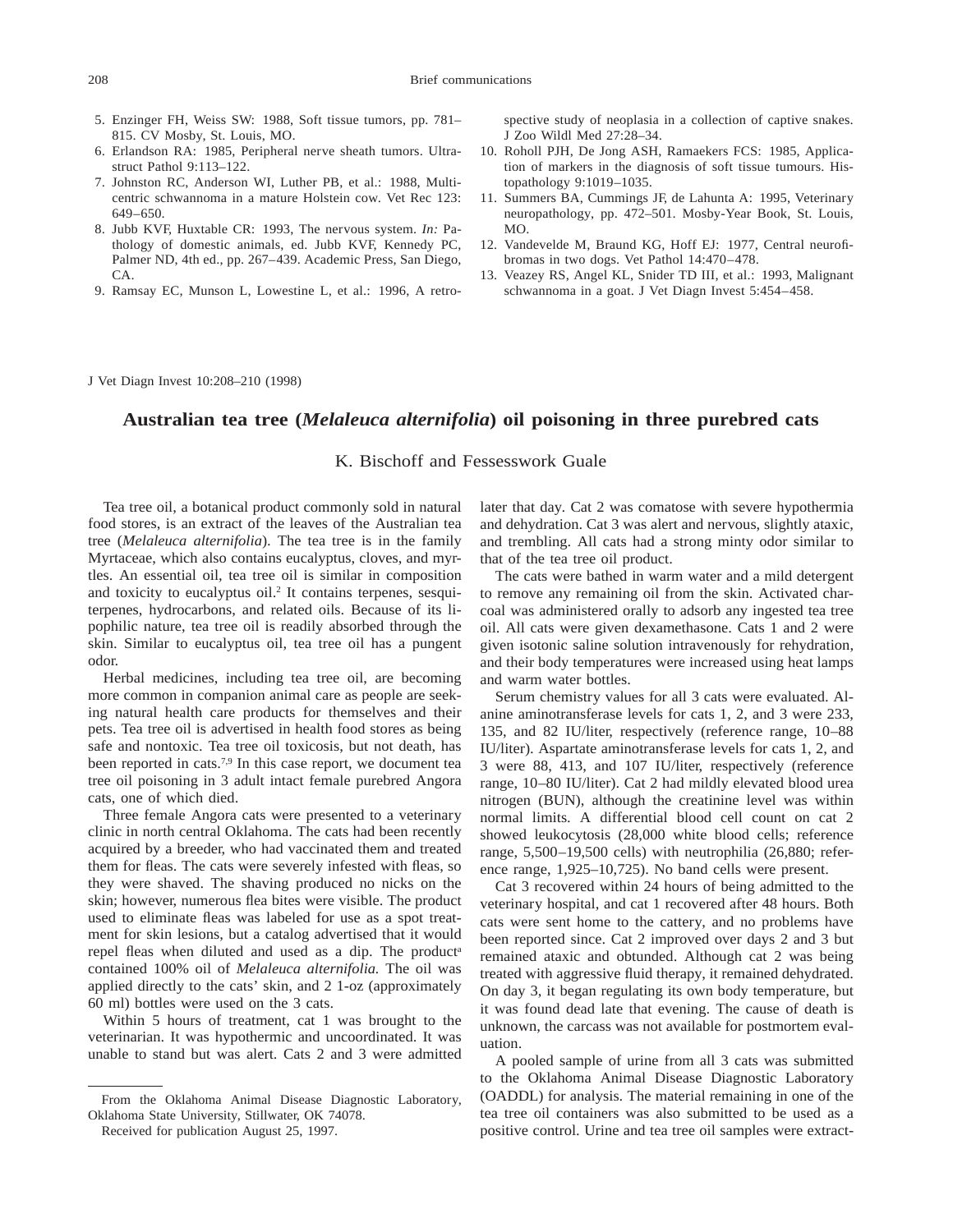ed using chloroform. Extracts of tea tree oil and urine were analyzed by gas chromatography–mass spectroscopy (GC- $MS$ <sup>b</sup> at a flow rate of 1.1 ml/minute, with an injector temperature of  $225$  C and column<sup>c</sup> temperature of  $40-300$  C. The tea tree oil product contained 42% terpinen-4-ol, which is consistent with *M. alternifolia* oil. The cat urine contained terpinen-4-ol and unidentified metabolites.

The essential oil of *M. alternifolia* varies in chemical composition<sup>2,6</sup> but usually contains  $50-60\%$  terpenes. The main terpenes, which are regulated by the Australian government, are terpinen-4-ol<sup>2-4,7,9</sup> (minimum 30%)<sup>3,4,9</sup> and 1,8cineole<sup>1-4,9</sup> (maximum 15%).<sup>2,3,9</sup> Terpinen-4-ol is known to have antibacterial and antifungal properties.<sup>2,3,6,7,9</sup> The allowable level of 1,8-cineole is low because this terpene causes irritation of skin and mucous membranes.<sup>2,3,6,9</sup> 1,8-Cineole is also the major component of eucalyptus oil.<sup>1</sup> The concentration of 1,8-cineole in tea tree oil tends to be inversely proportional to the concentration of terpinen-4-ol.2 Tea tree oil can also contain p-cymene if it is improperly stored or stored for a long period of time.<sup>9</sup>

Tea tree oil was first isolated in 1925.<sup>8</sup> Because it has antibacterial and antifungal properties4,7,9 and is believed by some to be useful as an antipruritic and an insect repellant,<sup>9</sup> it is currently used in many different products, including pure tea tree oil, gels and body lotions, shampoos, conditioners, balms, liniments, toothpaste, insect repellents, and air conditioner germicides.2,6 Products that are sold for use on companion animals include shampoos for cats, dogs, ferrets, and horses<sup>2,6,7</sup> and pure tea tree oil products similar to the one used on these cats.

Knowledge of the toxicity of *Melaleuca* oil is variable among health food store personnel and natural health care practitioners. Many health food store personnel believe tea tree oil to be nontoxic. Veterinary and human natural health care practitioners tend to be aware that *Melaleuca* oil can cause serious side effects, and some have had clinical experience with tea tree oil toxicosis or hypersensitivity. Cats may be more susceptible to tea tree oil toxicosis than dogs.

The toxicity of *Melaleuca* oil is actually similar to that of other essential oils, such as eucalyptus oil,<sup>2,8</sup> that contain terpenes.9 Toxicosis in a human has resulted from ingestion of 0.5–1 ml tea tree oil/kg body weight. $4,8$  Approximately 0.67 oz (20 ml) was applied to each cat in this case study.

Terpene metabolism is mostly hepatic and involves phase I and phase II biotransformation.<sup>1,9</sup> Terpenes are ultimately conjugated to glycine or glucuronide.9 Glycine conjugation is probably more important than glucuronide conjugation in cats, who are poor glucuronide conjugators. Terpene metabolites are excreted primarily in the urine over 2–3 days after exposure.<sup>9</sup> Fecal excretion is a minor route of elimination.<sup>9</sup>

Tea tree oil toxicosis has been reported in humans, rats, dogs, and cats.3–8 Most patients have clinical signs of central nervous system depression. In 1 case, a child who ingested 10 ml of tea tree oil had signs of confusion, disorientation, incoordination, and unsteady gait.<sup>5</sup> The child recovered within 7 hours.<sup>5</sup> In another report, an adult ingested half of a teacup of tea tree oil and was comatose for 12 hours, was semiconscious and hallucinating for the following 36 hours, and had diarrhea for 6 weeks.3,8 In a third report, a man who would occasionally ingest half a teaspoon of tea tree oil de-

veloped a rash soon after dosing;<sup>3,8</sup> this may have been a hypersensitivity reaction.<sup>8</sup>

Tea tree oil ingestion in rats induced mucosal irritation, respiratory distress, and coma.8 Dermal toxicity in the rabbit has been tested, and no toxicity was seen with topical doses up to 2 g of oil/kg body weight.<sup>2</sup>

Tea tree oil toxicosis reported in dogs and cats has been associated with misuse of the product, as was the case in this report.7,8 Dogs and cats will appear weak, obtunded, uncoordinated, and ataxic and may have muscular tremors.3,7,9 Clinical signs usually begin soon after treatment with the product, and in one case, 2 kittens developed central nervous system depression within minutes of being dipped in a cleaning product containing tea tree oil.<sup>7</sup> The elevated liver enzymes in the cats in this case study suggest that tea tree oil is also hepatotoxic to cats. Death from tea tree oil poisoning has not previously been reported in domestic animals. The cat that died in this case, cat 2, had central nervous system depression typical of tea tree oil poisoning. However, the elevated BUN and persistant dehydration suggests that this cat may have had renal damage unrelated to tea tree oil intoxication.

The terpenes in tea tree oil are rapidly absorbed through the skin and digestive tract because of their highly lipophilic nature.2,4,9 Toxicity from dermal exposure has not been produced in rabbits<sup>2</sup> but may be possible.<sup>2,4</sup> Cats may be more susceptible to tea tree oil toxicosis after topical application than are other species because of their grooming behavior. In this case, the cats had been shaved, so that tea tree oil was applied directly to the skin, enhancing dermal absorption. The flea bite lesions may have also increased dermal absorption somewhat. Further, grooming efficiency was probably augmented due to shaving, allowing cats to ingest a large amount of the oil applied.

Diagnosis of tea tree oil or other essential oil toxicosis usually relies upon history of exposure. Animals recently exposed to tea tree oil are likely to have a pungent odor from the oil. Exposure can be confirmed by the presence of terpinen-4-ol in the urine of the animal by GC-MS. Quantitation of terpinen-4-ol in the urine was not possible in this case but was not necessary for proper treatment of the cats. The sample was pooled from 3 cats, 2 of which had been treated with intravenous fluids, so the level in the urine was expected to be low.

There is no antidote for tea tree oil toxicosis.<sup>9</sup> General detoxification and supportive care should be given. A mild detergent bath will prevent further dermal absorption of the oil and further oral ingestion due to grooming behavior.7,9 Activated charcoal and saline cathartics should be administered to adsorb the oil and move it through the gastrointestinal tract, respectively.<sup>7,9</sup> Heart rate, respiratory rate, body temperature, hydration, and serum electrolytes should be monitored and corrective action taken as needed.9 The prognosis for animals poisoned with *Melaleuca* oil is good with treatment, unless the animal has other health problems.

*Acknowledgements.* We thank Dr. Lenz and the veterinarians at Wheatland Animal Clinic in Enid, Oklahoma, and Max Whaley, the analytical chemist, without whom this paper would not have been possible. We also thank the people